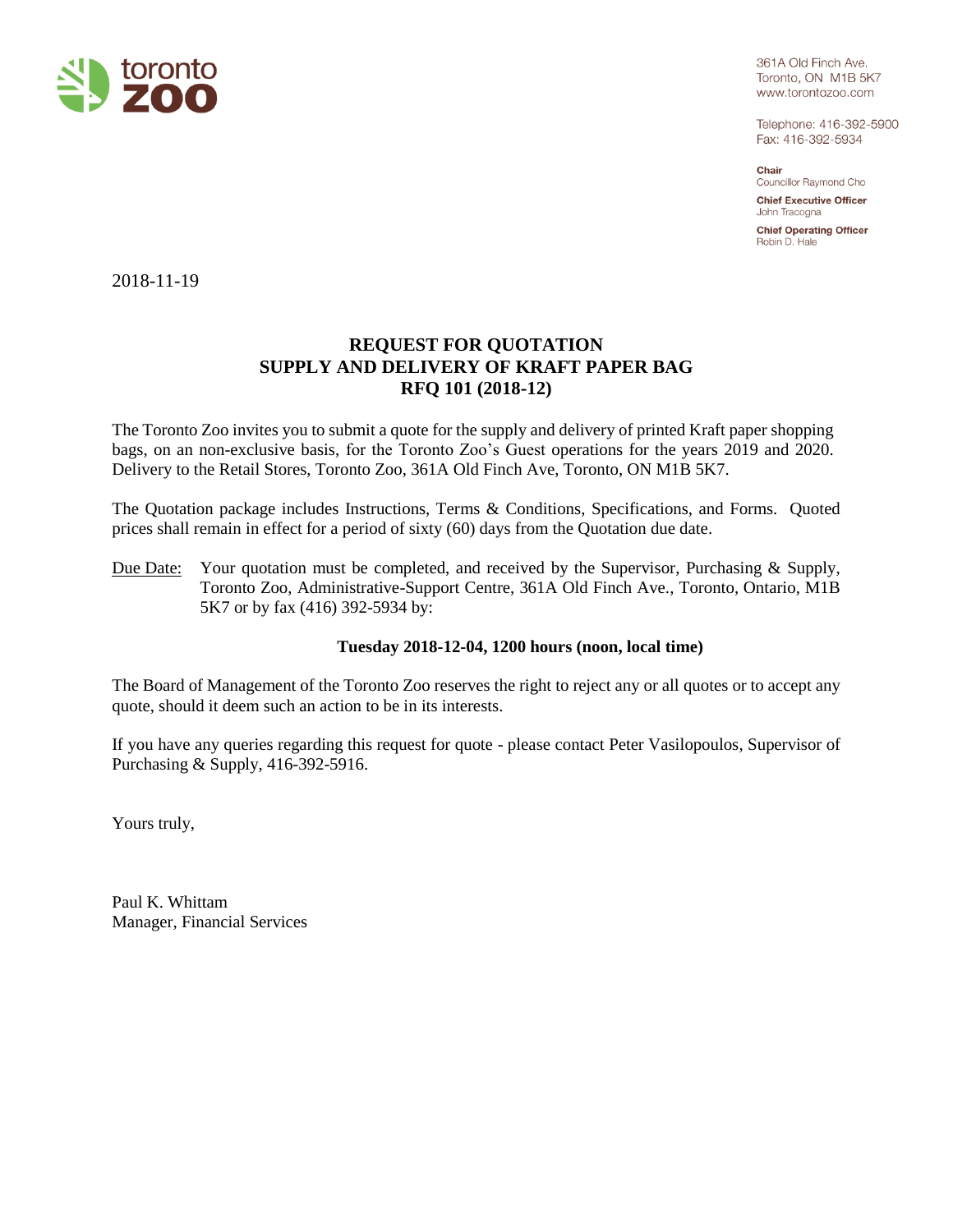# **TABLE OF CONTENTS**

| <b>SECTION</b>    | <b>DESCRIPTION</b>          | PAGE NO. |
|-------------------|-----------------------------|----------|
| <b>RFQ LETTER</b> | <b>Invitation Letter</b>    |          |
|                   |                             |          |
| <b>T.O.C.</b>     | <b>Table of Contents</b>    |          |
| 1.0               | Instructions                | ↑        |
| 2.0               | <b>General Requirements</b> |          |
| 3.0               | Terms and Conditions        | 4        |
| 4.0               | <b>Submission Form</b>      |          |
|                   | References                  | 8        |
|                   | <b>Submission Label</b>     | 9        |
|                   | Notice of No Bid            | 10       |

#### **1.0 INSTRUCTIONS**

- 1.1 Complete ALL FORMS in section 4.0 and return by due date and time received on or before **Tuesday, 2018-12-04, by 1200 hours (noon)** or your Quotation will not be considered. Include signed copies of any addenda with your submission package.
- 1.2 Quotations must not be submitted by facsimile, email or any other electronic format.
- 1.3 Show itemized cost of HST if applicable
- 1.4 Use the attached submission label, when you submit your response in a sealed envelope or package and deliver to the Toronto Zoo.
- 1.5 Unless otherwise indicated herein, the prices stated are payable in Canadian Funds.
- 1.6 Quotation prices shall remain in effect for a period of sixty (60) days from the Quotation due date.
- 1.7 Include product information, samples, and pictures, as necessary.
- 1.8 Quote discounts or quantity price breaks separately on FORMS.
- 1.9 If applicable, suggested alternative products are acceptable, however all such products must be quoted separately and should not replace the Toronto Zoo requested product, work or service.
- 1.10 It is the responsibility of the Bidder to understand all aspects of the RFQ and to obtain clarification if necessary before submitting their quotation.
- 1.11 For any technical questions concerning the contract terms and conditions of this RFQ, please contact:

Peter Vasilopoulos Supervisor, Purchasing & Supply Tel: 416-392-5916 Fax: 416-392-6711 E-mail[: pvasilopoulos@torontozoo.ca](mailto:pvasilopoulos@torontozoo.ca)

For any technical queries concerning the specifications of this RFQ, please contact:

Erika Lewis, Supervisor, Guest Operations Tel: 416 392-9116 E-mail[: elewis@torontozoo.ca](mailto:elewis@torontozoo.ca)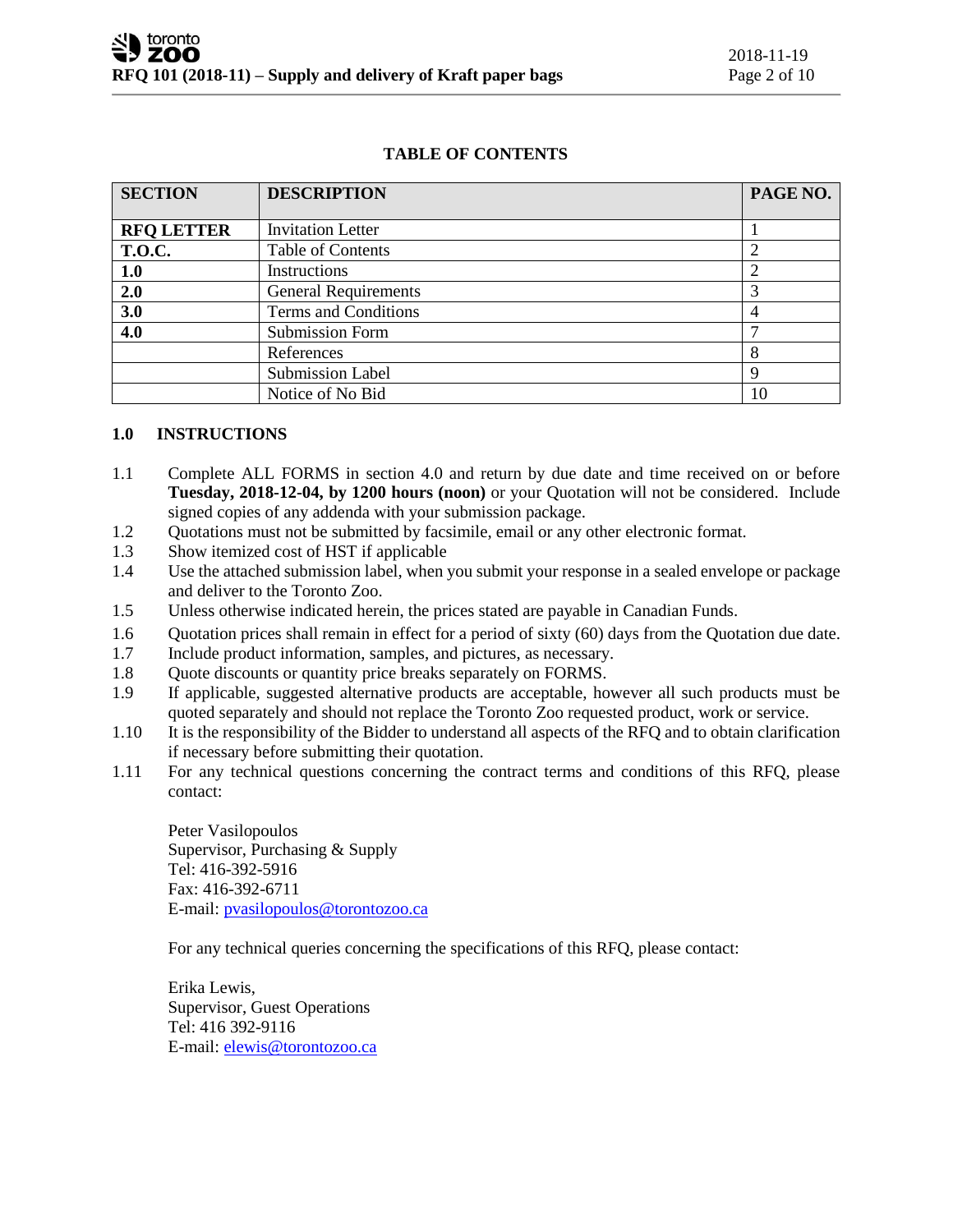# **2.0 GENERAL REQUIREMENTS:**

The Guest Operations Unit of the Toronto Zoo stocks printed shopping bags for all on site Guest operation outlets. These are used to package customer purchases and for promotion of the Toronto Zoo. The following are the requirements for the years 2019 and 2020.

Sample of each bag listed should be provided with your submission

# 2.1 **Quantity and Description of Requirements (2019):**

- 40,000 7" X 10" Kraft Paper Notion Bag
- $\bullet$  40,000 13" X 6" X 15" Kraft Celebrity Shopper Bag
- 60 RMS 20" X 30" Eco White Tissue Paper

## 2.2 **Specifications and Design details – Natural Kraft Paper**

- i. Made from 100% recycled materials, bag must be recyclable and biodegradable.
- ii. Bags must also be FSC certified and/or derived from Sustainable Forestry Initiative (SFI).
- iii. Recycled Logo and FSC logo must appear on all bags
- iv. Design on both sides of bag
- v. Toronto Zoo Logo (two colours Green #376C, Brown #476C)
- vi. Pricing to also be given for plain kraft bags no ink \* Please note, approvals of proofs must be signed off by the Toronto Zoo before bags go to print

## 2.3 **Delivery**

Annual releases for 2019 will be March and July. Storage must be provided by vendor, and the release dates may change.

- $7''$  X 10" Kraft paper Notion Bag Mar 20K / Jul 20K
- 13" X 6 " X 15" Kraft Celebrity Shopper Mar-20K / Jul-20K
- Tissue paper Mar-30RMS/Jul-30RMS

Annual releases for 2020 will be March and July, quantities TBD

## 2.4 **Sustainability Information**

- Provide in detail the manufacturing process or content of post-consumer waste used to manufacture the Kraft bag, biopolymers (corn starch and cotton seeds), use of environmental safe ink and chlorine free process.
- Confirm if printer is as FSC Certified Printer
- Provide listing of environmental logos or symbols including but not limited to FSC paper, (100%, mixture or recycled) and certification.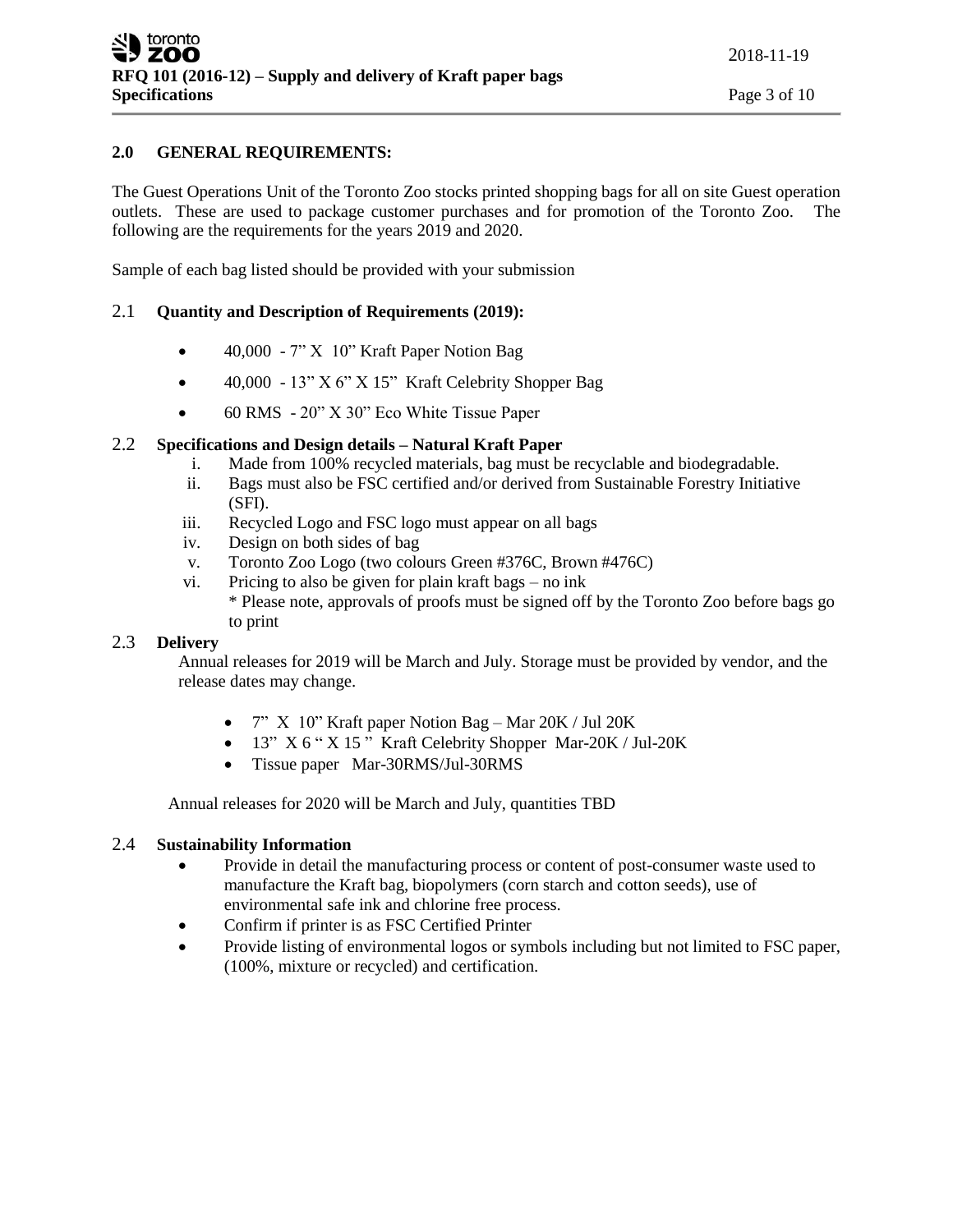## **3.0 TERMS AND CONDITIONS**

**3.1 Definitions:**

**"Board" or "Zoo"** means the Board of Management of the Toronto Zoo **"Vendor" "Contractor" or "Consultant**" means the person or persons or Corporation to whom the purchase order is issued. **"Services" or "Work**" means everything that is necessary to be performed, furnished delivered by the Consultant to meet the Consultant's obligation under this Contract;

- **3.2 Vendor Assurance:** Unless otherwise stated, the goods, material, articles, equipment, work or services, specified or called for in or under this Quotation, shall be delivered or completely performed, as the case may be, by the Vendor as soon as possible and in any event within the period set out herein as the guaranteed period of delivery or completion.
- **3.3 Time of the Essence:** For all requests made by the Toronto Zoo to the Contract, time is of the essence. The acceptance of a late performance, with or without objections or reservations by the Toronto Zoo, shall not waive the right to claim damages for such breach nor constitute a waiver of the requirement of timely performance of any obligation remaining to be performed.
- **3.4 Invoicing:** Unless otherwise indicated herein, the prices stated are payable in Canadian Funds at the head office of the Board. Any Goods and Services Tax applicable shall be shown as a separate item. The Vendor's GST registration number must be indicated on the invoice. The Vendor shall clearly show any special charges such as packaging and freight as separate items on the invoice. Payments to non-resident Vendors may be subject to withholding taxes under the Income Tax Act (Canada). Unless a non-resident Vendor provides the Board with a letter from Revenue Canada, Taxation waiving the withholding requirements, the Board will withhold the taxes it determines are required under the Income Tax Act (Canada). All payments are subject to terms of Net 30 days from receipt of goods/services.
- **3.5 Right to Cancel:** The Board shall have the right to cancel at any time this Quotation or any contract or any part of any contract resulting form this Quotation in respect of the goods, material, articles, equipment, work or services set out in this Quotation or any such contract or part of such contract, not delivered or performed at the time of such cancellation, and the Board will not be responsible to make any payments in respect of any such goods, materials, articles, equipment, work or services and shall not incur any liability whatsoever in respect thereto. In the event that the Vendor fails or neglects by any act or omission to comply with any of the conditions set our herein, this Quotation or any contract resulting from this Quotation may be unconditionally cancelled by the Board without notice to the Vendor.
- **3.6 Official Agreement**: No verbal arrangement or agreement, relating to the goods, material, articles, equipment, work or services, specified or called for under this Quotation, will be considered binding, and every notice advice or other communication pertaining thereto, must be in writing and signed by a duly authorized person.
- **3.7 Pricing** Quoted prices shall remain in effect for a period of sixty (60) days from the Quotation due date.
- **3.8 Worker's Rights**: The Vendor shall comply with the conditions of the Board relating to Worker's Rights, a copy of which is available on application to the Manager, Fair Wage and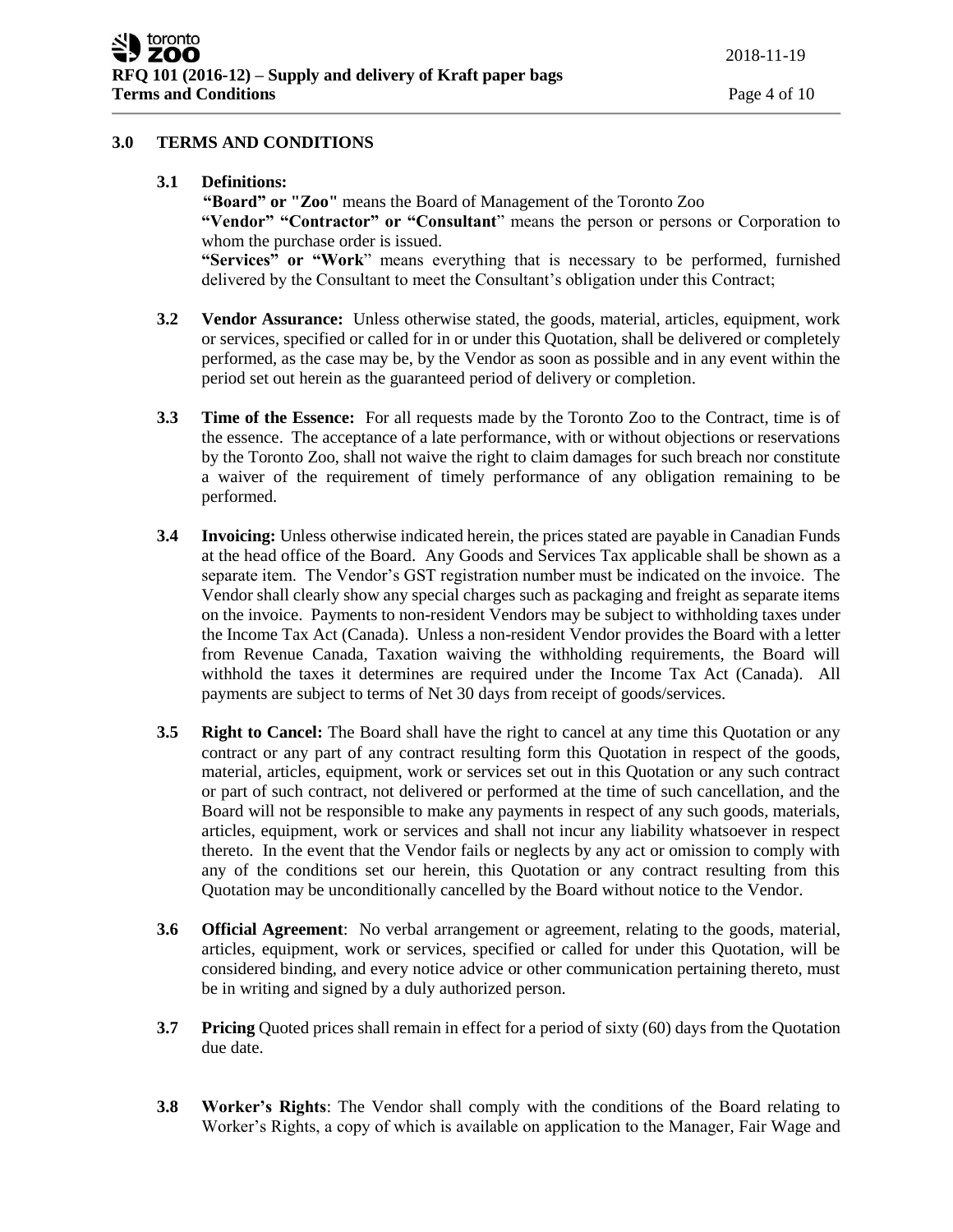Labour Trades Office, City of Toronto, 18th Floor, West Tower, City Hall, Toronto, Ontario, M5H 2N2 or by phone at 416-392-7300.

- **3.9 Indemnity:** The Vendor shall at all times well and truly save, defend, keep harmless and fully indemnify the Board, the Toronto Zoo Foundation and their servants, employees, officers or agents, hereinafter called the "Indemnities", from and against all actions, suits, claims, demands, losses, costs, charges, damages, and expenses, brought or made against or incurred by the Indemnities, its or their servants, officers, employees, agents or invitees in any way relating, directly or indirectly, to goods, material, articles or equipment supplied or to be supplied, or to the supplying of goods or services, pursuant to this Quotation, or any other claim, action, suit, demand, loss, cost, charge, damage or expense relating to copyright, trademark or patent with regard directly or indirectly with any such goods, services, material, articles or equipment or the supply or performance thereof.
- **3.10 Liability for Acts of Vendor Employees, Contractors or Agents:** The Vendor acknowledges responsibility and accepts liability for the acts of any of its employees, contractors and agents while on Toronto Zoo property. The Toronto Zoo reserves the right to request background checks for any individual providing the services requested on behalf of the Vendor.
- **3.11 Incurred Costs**: The Bidder shall bear all costs and expenses with respect to the preparation and submission of its quotation and the bidder participation in the quotation process, including but not limited to: site visits and inspections, all information gathering processes, interviews, preparing responses to questions or requests for clarification from the Board, preparation of questions for the Board, and contract discussions and negotiations. The Board shall not be responsible for or liable to pay any quotation costs of any bidder regardless of the conduct or outcome of the Quotation Request, Purchase Order process, or Contract process.
- **3.12 Guaranty of Quotation:** All goods, material, articles, equipment, work or services, specified or called for in or under this Quotation, shall be supplied or performed at the price or process and on the basis set forth or referred to in and in accordance with the Offer and this Quotation. The basis on which this Quotation is given shall include any specifications, plans, price schedules, samples, addenda or other details pertaining thereto, or provided in connection therewith.
- **3.13 Right of Notice:** Any notice that the Board may require or desire to give to the Vendor shall for all purposes to be deemed to have been sufficiently and properly given and afforded by registered mail addressed to the Vendor at the address shown for the Vendor on this form and shall therefor be presumed to have been received by the Vendor on the third day following such registration.
- **3.14 Formal Contract:** The Vendor may be required and shall, if requested by the solicitor for the Board so to do, to execute and enter into a formal contract that is satisfactory to the solicitor for the Board, in order to document the contract resulting from this Quotation and to embody indemnity and related provisions that in the opinion of such solicitor are required to protect the Board.
- **3.15 Charity Status:** The Toronto Zoo is a registered charitable organization (registration #BN 119216398RR0001) and accordingly may be eligible for preferred pricing which should be reflected in the Quotation as submitted.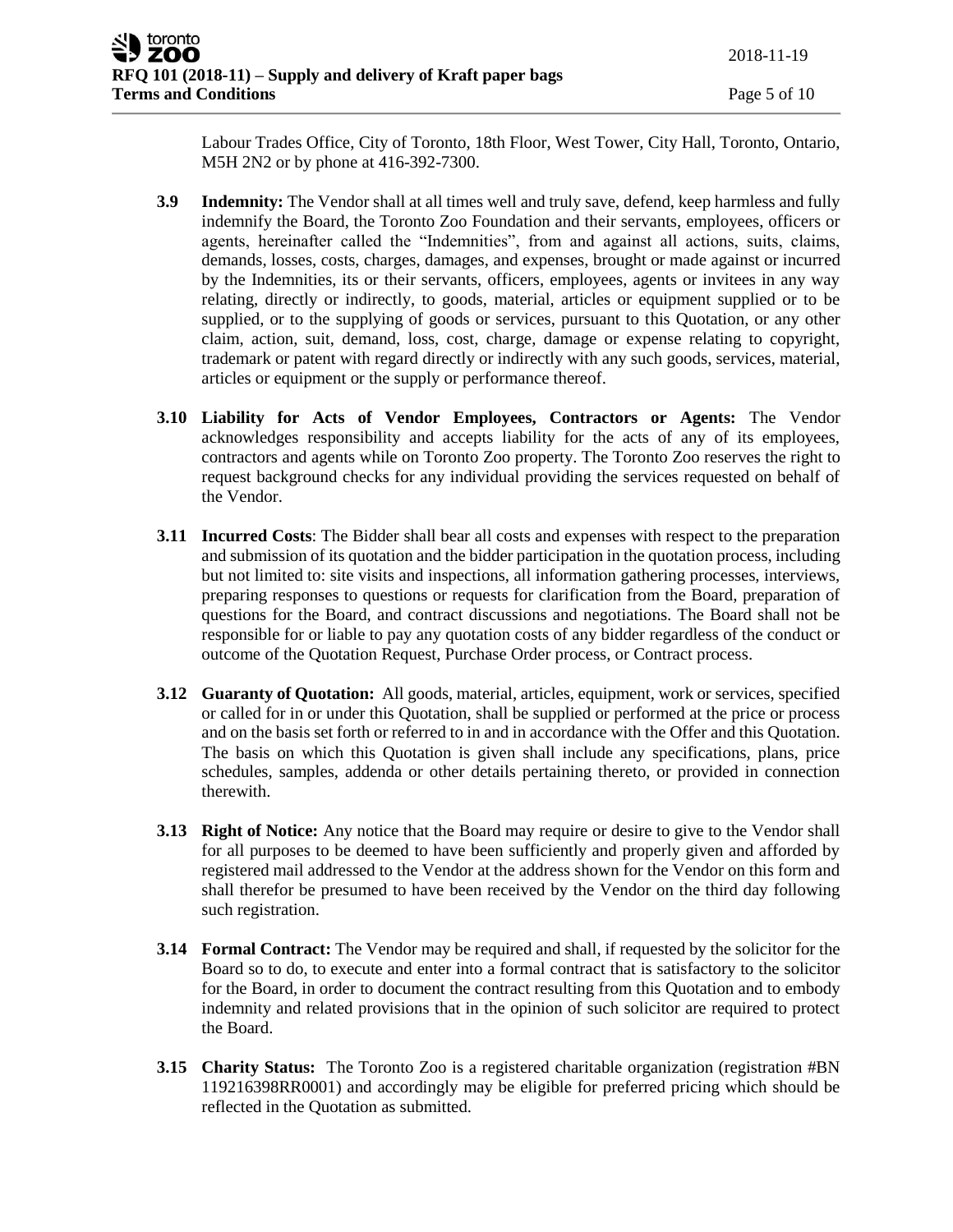- **3.16 Education Institute Status:** The Toronto Zoo is a registered educational institute and accordingly may be eligible for preferred pricing which should be reflected in the Quotation as submitted.
- **3.17 Governing Law**: This RFQ and quotation submitted in response to it and the process contemplated by this RFQ shall be governed by the laws of the Province of Ontario. Any dispute arising out of this RFQ or this RFQ process will be determined by a court competent jurisdiction in the Province of Ontario.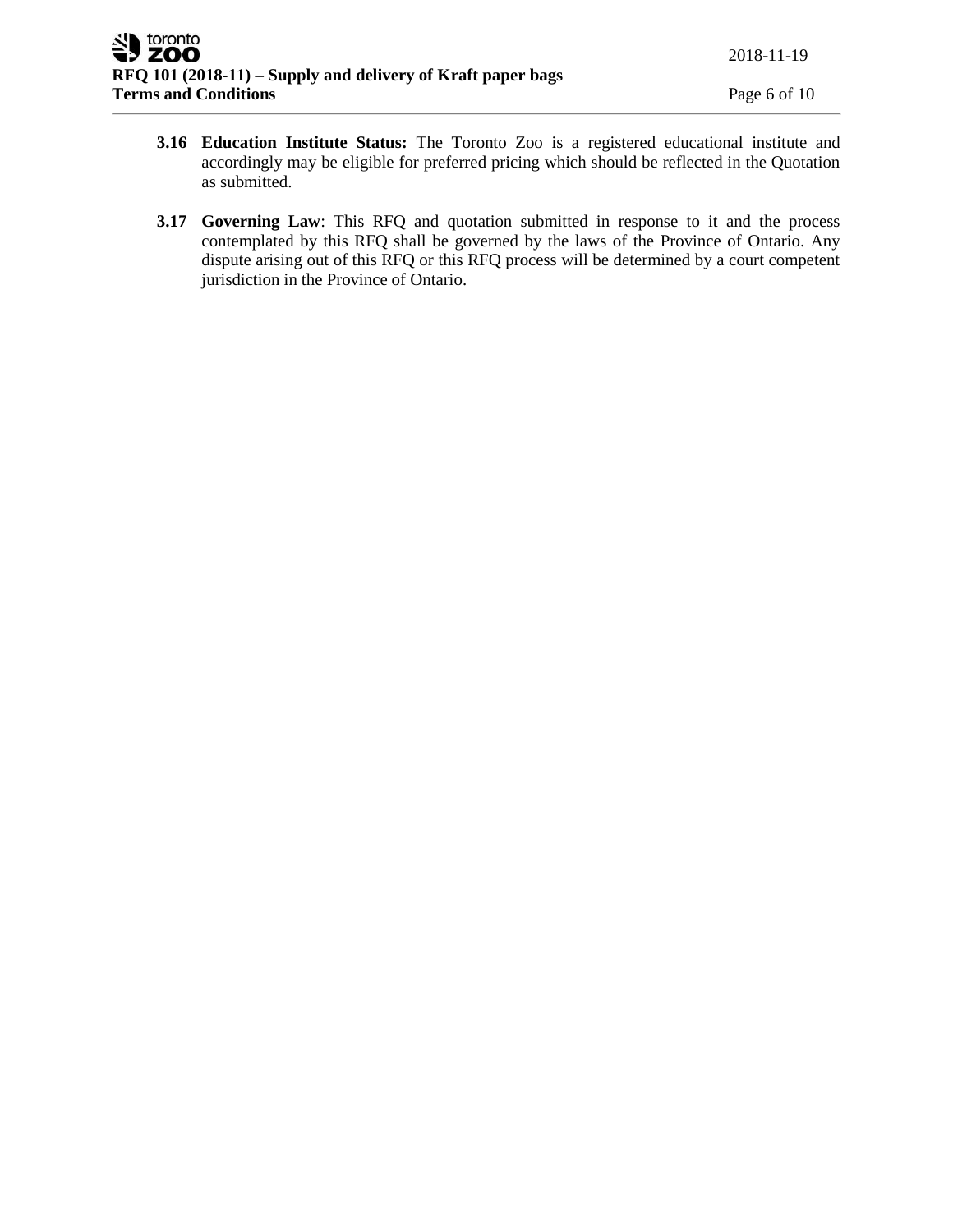### **4.0 SUBMISSION FORMS:**

 $\blacksquare$ 

I/We, hereby, submit the Quotation and will comply with all terms, conditions, specifications and drawings (when provided) as set out within the Board's Quotation.

I/We, hereby, have received, allowed for and included as part of our submission all issued Addendum numbered .

This form must be completed, properly signed and received on or before the date and time specified or your Quotation will not be considered. Quotation prices shall remain in effect for a period of sixty (60) days from the Quotation due date.

The Board of Management of the Toronto Zoo reserves the right to reject any or all Quotations or to accept any Quotation, should it deem such action to be in its interests.

By signing and submitting this FORM, you are agreeing to the release of your quotation information, as deemed necessary by the Board, in order to conduct business associated with this quotation or project.

| <b>COMPANY INFORMATION</b> |           |
|----------------------------|-----------|
| Company Name:              |           |
| Name of authorized         |           |
| <b>Signing Officer</b>     | Title:    |
| Signature of authorized    | Date:     |
| Signing Officer:           |           |
| <b>Contact Name:</b>       | Title:    |
| Address:                   |           |
| Telephone #:               | Fax #:    |
| Email:                     | Web Site: |
| HST#:                      |           |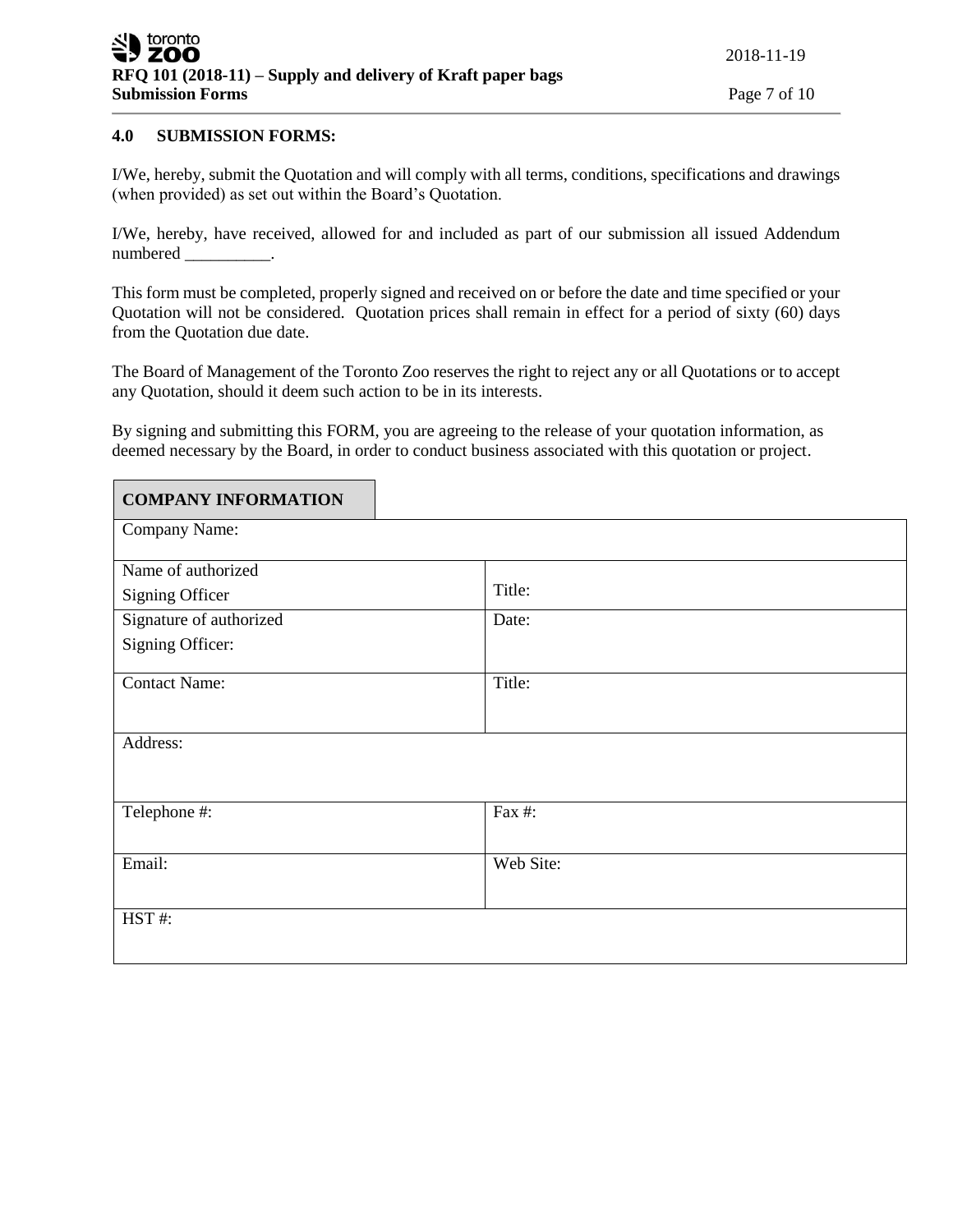

2018-11-19

# 4.1 **Quotation Pricing:**

| <b>DESCRIPTION</b>                                                                        | <b>ESTIMATED</b><br><b>ANNUAL</b><br><b>QTY</b> |               | 2019       |               | 2020       |  |
|-------------------------------------------------------------------------------------------|-------------------------------------------------|---------------|------------|---------------|------------|--|
|                                                                                           |                                                 | <b>Virgin</b> | <b>FSC</b> | <b>Virgin</b> | <b>FSC</b> |  |
| 7" x 10" Kraft Notion bags, printed<br>(25% coverage) 2 colours/2 sides*                  | 40,000                                          | \$            | \$         | \$            | \$         |  |
| 13" x 6 x 15" Kraft Celebrity Shopper<br>bag, printed (25% coverage)<br>2 colours/2sides* | 40,000                                          | \$            | \$         | \$            | \$         |  |
| 13" x 6 x 15" Kraft Celebrity Shopper<br>bag (unprinted)                                  | 40,000                                          | \$            | \$         | \$            | \$         |  |
| 30" x 20" Eco White tissue paper<br>Plate charge and set up, if any                       | 60RMS                                           | \$            | \$         | \$            | \$         |  |

\*PMS colours to be provided to the successful bidder

| <b>COMMITMENT TO DELIVER</b>                                                                                              | YES / NO |
|---------------------------------------------------------------------------------------------------------------------------|----------|
| Please confirm that first release will be delivered by 2019-03-01 (assuming Purchase Order is<br>issued by $2018-12-11$ ) |          |
|                                                                                                                           |          |

| <b>DISCOUNT</b>                                                                              |  | <b>Discount</b> | <b>Days</b> |
|----------------------------------------------------------------------------------------------|--|-----------------|-------------|
|                                                                                              |  |                 |             |
| Discount allowed for prompt payment and period within which invoice must be paid to qualify. |  | %               |             |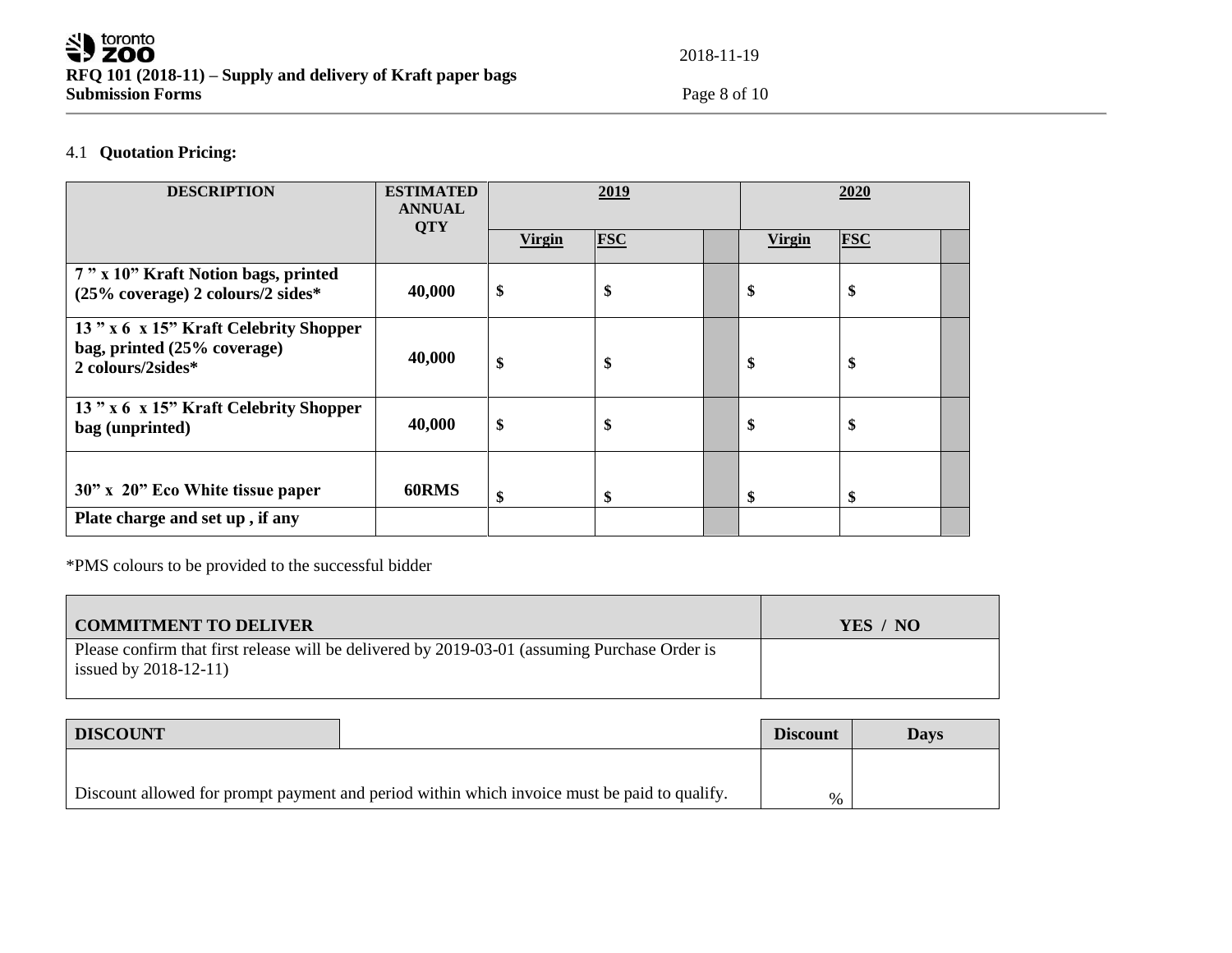2018-11-19

## **SUBMISSION LABEL**

**This address label should be printed and affixed to the front of your sealed tender, quotation and proposal envelope/package submission. Toronto Zoo will not be held responsible for envelopes and packages that are not properly labelled or submitted to an address other than the one listed on this label.**

**Vendor Name** 

**RFQ 101 (2018-11) - Supply and Delivery of Kraft paper bags Closing: Tuesday, 2018-12-04, 12:00 local time**

## **TO BE RETURNED TO**

**TORONTO ZOO C/O SUPERVISOR, PURCHASING & SUPPLY ADMINISTRATIVE SUPPORT CENTRE 361A OLD FINCH AVE. TORONTO, ONTARIO M1B 5K7**